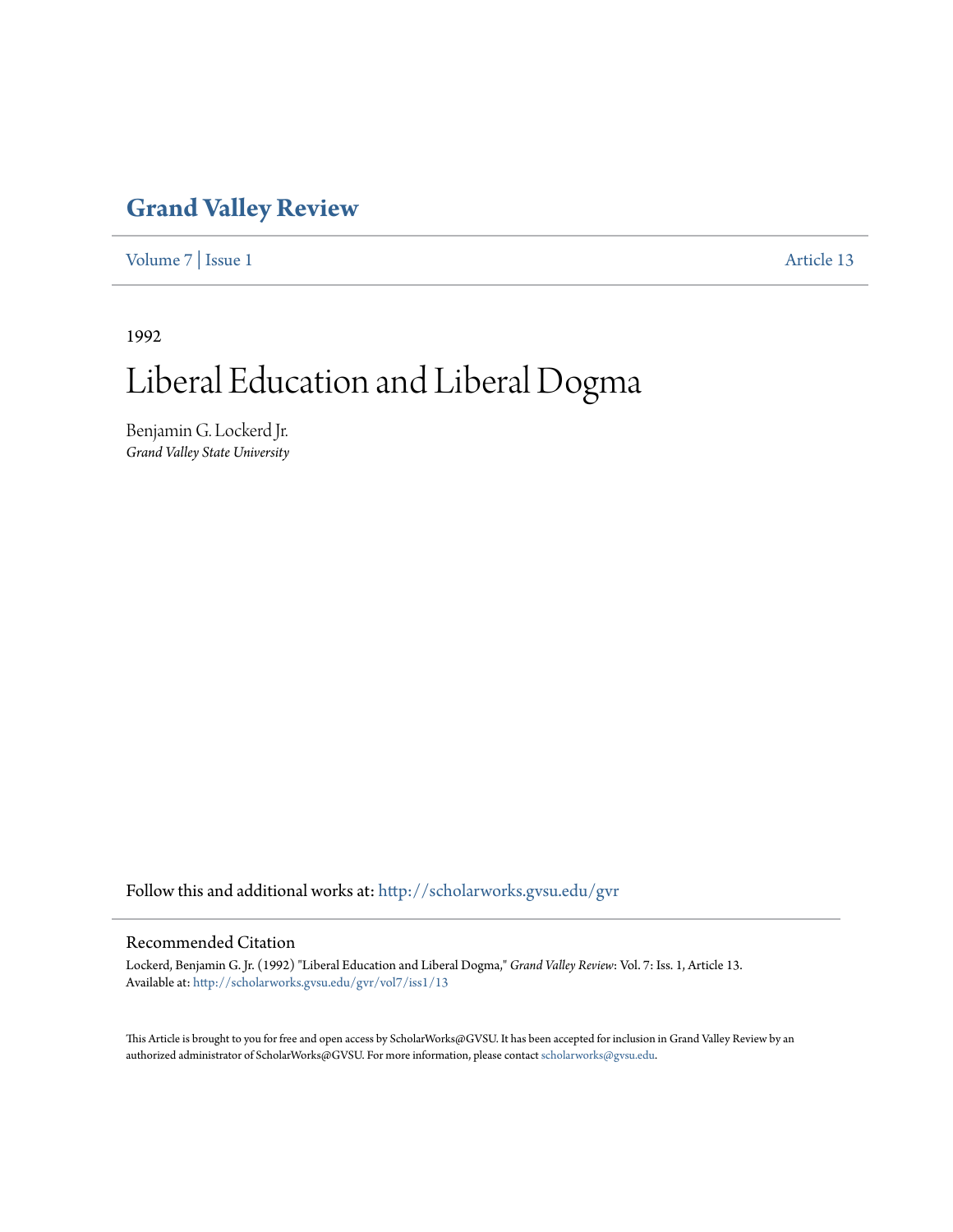## **Liberal Education and Liberal Dogma**

### **BENJAMIN G. LOCKERD. JR.**

In *Christianity and Culture,* T. S. Eliot recounts Coleridge's warning that certain nineteenth-centurv educational reforms would turn education into mere instruction. A century later, Eliot confirms the realization of Coleridge's prophecy and makes his own prediction as to the next phase of educational reform:

This revolution has been effected: to the populace education means instruction. The next step to be taken by the clericalism of secularism, is the inculcation of the political principles approved by the party in power. (33)

I am not ready to admit that Eliot's dire prophecy has come true, but the establishment of required courses in "multiculturalism" at colleges around the country is a sign that it may, for these courses do seek to inculcate the political principles of the party in power on American campuses (if not in Washington). One of my colleagues said when some political subject arose a few years ago," Well, I assume we are all liberals." The proposal for "multicultural" education currently before the faculty at Grand Valley State University, like similar ones elsewhere, makes this same assumption and intends to turn our students into liberals too. Genuine liberal thinkers, such as Arthur Schlessinger and C. Vann Woodward, have seen the contradiction inherent in this project and have denounced it. These people can distinguish between their commitment to liberal political views and their commitment to liberal education. I write this to urge my colleagues at Grand Valley State University and my colleagues across the country to be clear about that distinction and to reject proposals for separate required courses in "multiculturalism" (a word which I must place in quotation marks, since those who bandy it about have not defined it).

A year ago I taught a course called "Introduction to Liberal Studies," the text for which is a collection of essays edited by Professor Stephen Rowe of our philosophy department. As I attempted to lead the students through this collection, I was surprised at how little thought I myself had previously given to the concept of liberal education. What I learned while teaching this course makes it clear to me that required diversity education is inimical to liberal education.

Mark Van Doren gives what is, to my mind, the best beginning definition in Rowe's anthology because he approaches it by speaking of the "liberal arts" which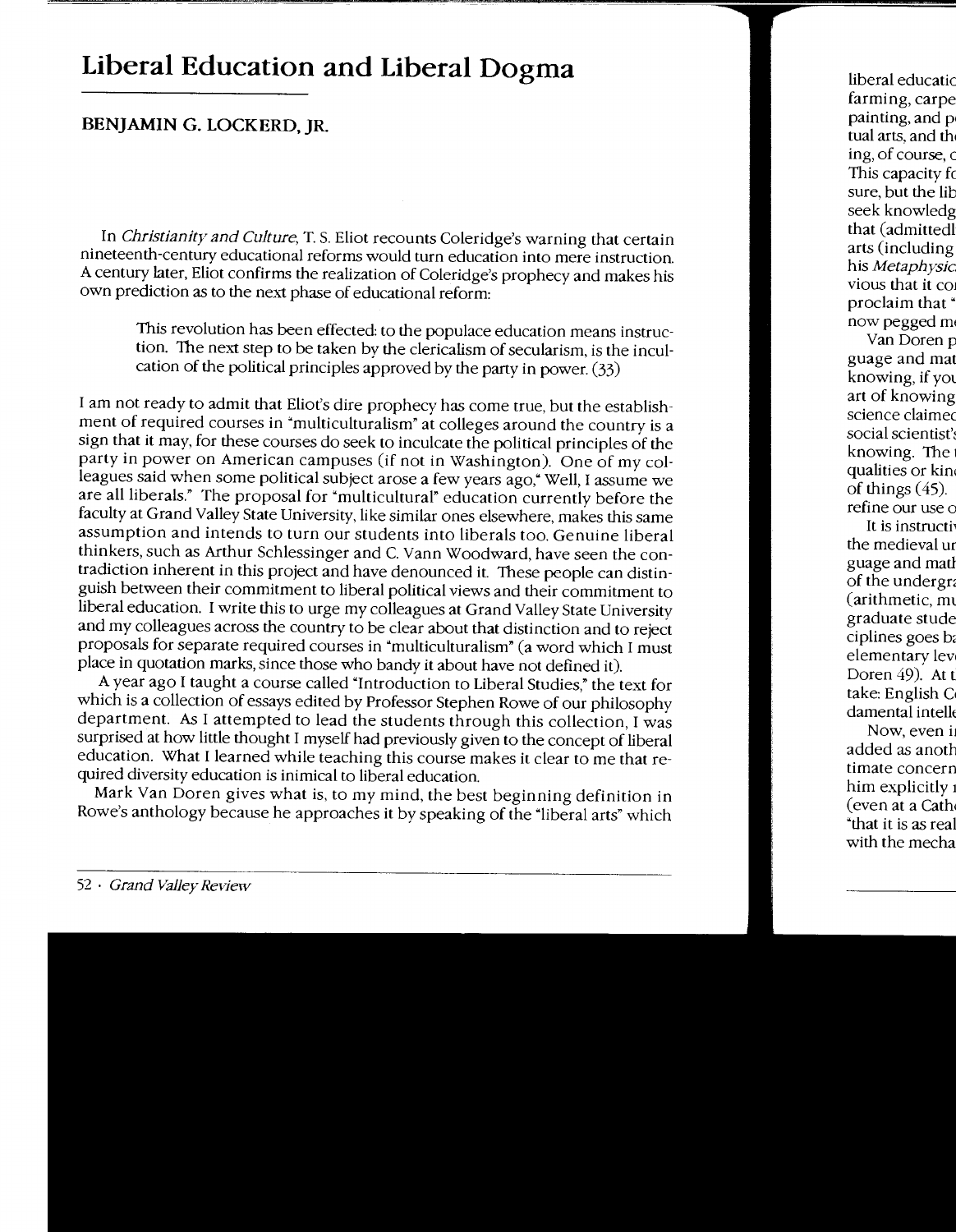liberal education fosters. He contrasts these with the useful or practical arts (such as farming, carpentry, or metalworking) and also with the fine arts (such as music, painting, and poetry). "The liberal arts," Van Doren says, "are the specifically intellectual arts, and therefore are keys to all of man's operations as man'  $(42-3)$ . He is thinking, of course, of the traditional definition of man as *homo sapiens,* man the knower. This capacity for intellectual knowledge enters into the practical and fine arts, to be sure, but the liberal arts are those whose aim is simply knowledge, not practice. We seek knowledge because that is what we do as human beings, and because seeking that (admittedly elusive) goal makes us more fully human. In this sense the liberal arts (including natural sciences) are humanistic. Aristotle says at the beginning of his *Metaphysics* that people are by nature curious, and this essential truth is so obvious that it comes to be unconsciously parodied by purveyors of gossip rags who proclaim that "Inquiring minds want to know." (Deconstructionists who have by now pegged me for a naive essentialist need misread no further.)

Van Doren proceeds to identify the liberal arts. They are essentially only two: language and mathematics  $(43)$ . Natural language is the art of knowing (or tool of knowing, if you prefer) practiced by scholars in the humanities; mathematics is the art of knowing practiced by natural scientists. Van Doren wrote this before social science claimed to be a separate and equal domain. That claim may be based on the social scientist's combination of linguistic and mathematical (i.e. statistical) ways of knowing. The two liberal arts have different functions: natural language names the qualities or kinds of things; mathematical language names the numbers or amounts of things ( 45). All the specialized disciplines in the modern liberal arts curriculum refine our use of one or the other (or both) of these two symbolic systems.

It is instructive to recall, as Van Doren does, that the less specialized curriculum of the medieval universities was broken down into two divisions corresponding to language and mathematics. The trivium (grammar, rhetoric, and logic) was the entirety of the undergraduate curriculum and taught linguistic disciplines; the quadrivium (arithmetic, music, geometry, and astronomy) taught mathematical disciplines to graduate students. This division into language disciplines and mathematical disciplines goes back to ancient times. It is reflected today in the three R's taught at the elementary level: readin' and writin' are linguistic: 'rithmetic is mathematical (Van Doren 49). At the college level there are only two courses we require all students to take: English Composition and Algebra. We recognize that these two are the fundamental intellectual disciplines that make all the others possible.

Now, even in the theologically-oriented medieval universities, religion was not added as another R-subject (though theology was certainly assumed to be the ultimate concern of all scholars). And even if we turn to Cardinal Newman we find him explicitly rejecting the suggestion that the deliberate end of liberal learning (even at a Catholic university) should be religious and moral formation. He insists "that it is as real a mistake to burden it [liberal knowledge] with virtue or religion as with the mechanical arts" (90). Newman declines to use liberal education at his ideal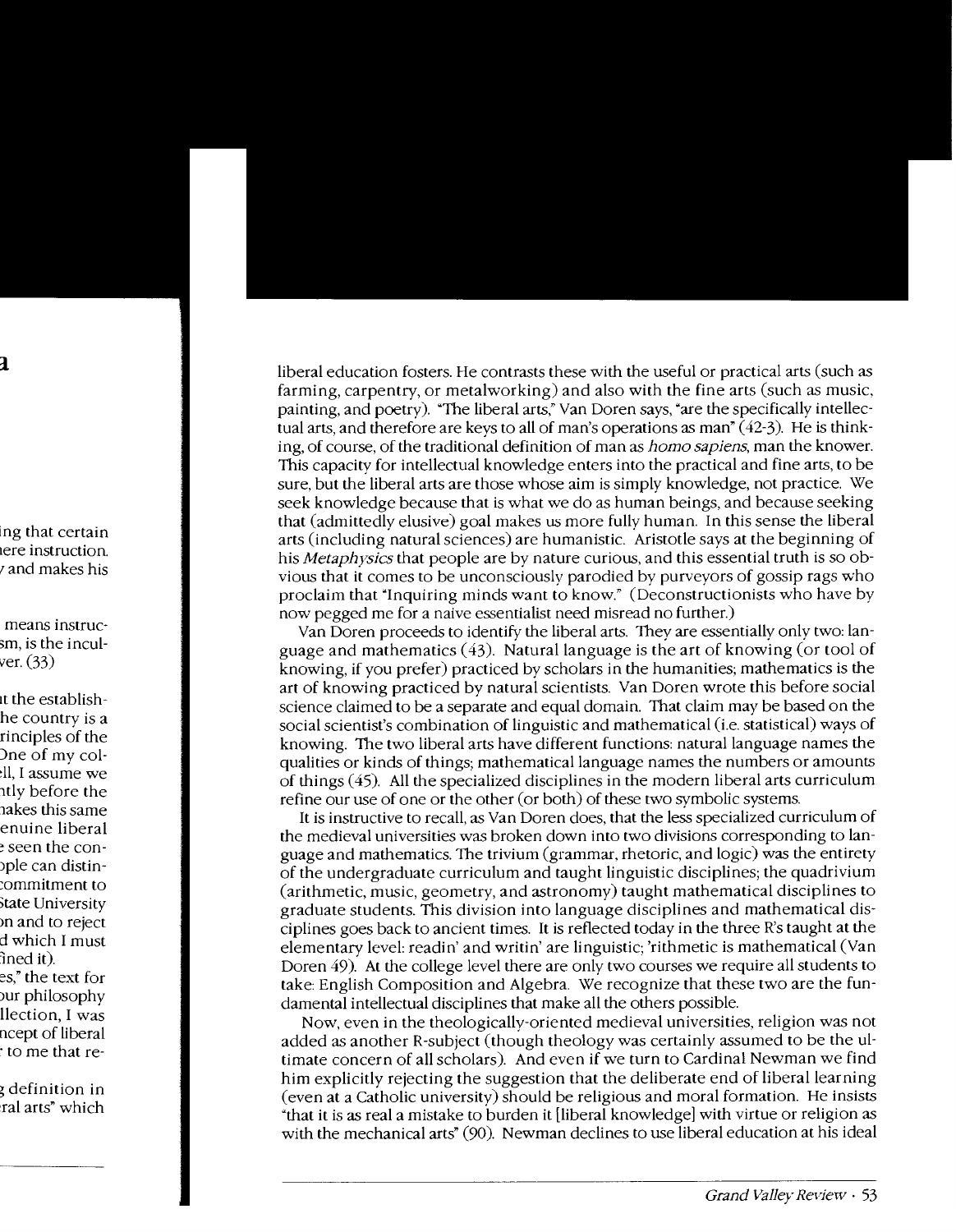Catholic university as a means of inculcating Christian virtues and ideals because he sees that liberal education, by definition, does not inculcate values. It is free inquiry, with no end but knowledge. It refines the mind but does not make one good: "Liberal Education makes not the Christian, not the Catholic, but the gentleman" (90). And by "gentleman" he means a person with a "cultivated intellect"  $(90)$ .

The definition of liberal education elaborated by Van Doren and Newman is not compatible with what has been proposed at Grand Valley State and elsewhere. We need diversity education, one of its proponents told me recently, because students of different races are not getting along with each other. This is a problem, and it reflects a serious problem in the whole country and the whole world; but it is not a problem liberal education will solve. The doctors of diversity propose a major revolution in liberal education, the addition of a third basic discipline without which one could no longer pretend to be an educated person. In addition to English Composition and Algebra, they would require that every student take a course on the subject of diversity. There would then be four R's instead of three, four absolutely essential intellectual tools: Readin', Writin', 'Rithmetic, and Race Relations.

If we accept Van Doren's or Newman's definition of liberal learning, this new course will not fit. It seeks not intellectual but social ends. It seeks to make students good (of course only in the limited sense of making them tolerant of others, since that is the only moral principle many of the diversifiers recognize as valid and universal); it seeks to make students sensitive (the highest of all virtues. now that fortitude, temperance, and the rest are *passe).* Hence this course has a practical moral aim: it would attempt to produce right thinking, not refined thinking.

We may wish to argue with Newman and say that liberal education does tend to produce good people. Many of our parents were generally intolerant of other ethnic and racial groups, and many of us became more tolerant through our studies of philosophy, history, foreign language, and all the other disciplines of free inquiry. But if liberal education had this beneficial effect on us it was not because our teachers designed it to do so. They taught about what seemed fascinating and important to them within their disciplines. Liberal education, if it does have good effects on the heart, does so indirectly. If we try to make it into an instrument of moral and social change it will not work and it will not be itself.

"Culture" is an important word for those trying to define liberal education. but they do not use it in the same way the multiculturalists do. Leo Strauss writes,

The finished product of a liberal education is a cultured human being."Culture" ( *cultura)* means primarily agriculture; the cultivation of the soil and its products, taking care of the soil, improving the soil in accordance with its nature." Culture" means derivatively today chiefly the cultivation of the mind, the taking care and improving of the native faculties of the mind in accordance with the nature of the mind. (51)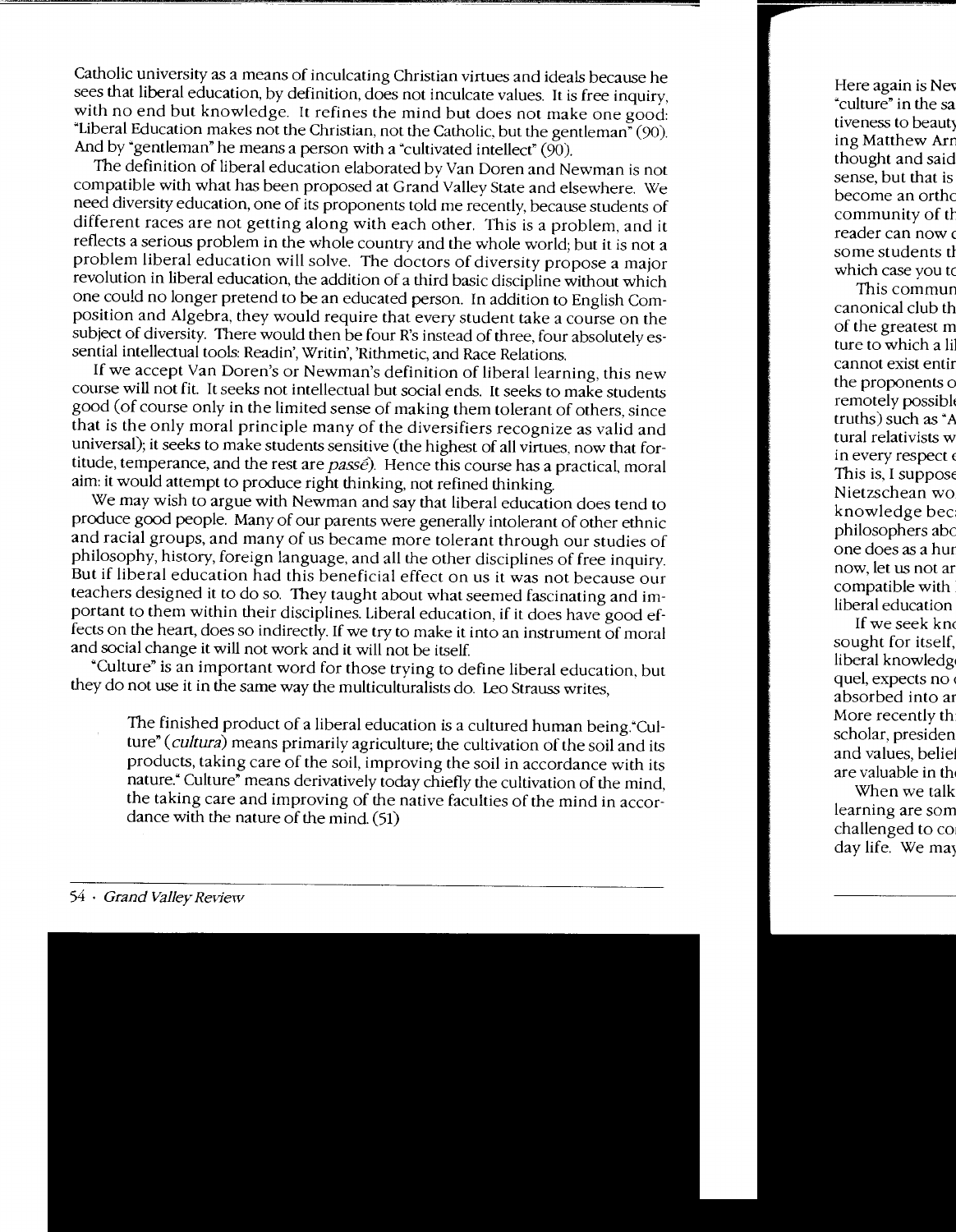Here again is Newman's "cultivated intellect." Alfred North Whitehead uses the word "culture" in the same way when he says that "Culture is activity of thought, and receptiveness to beauty and humane feeling"  $(108)$ . And of course these thinkers are echoing Matthew Arnold's definition of culture as the study of "the best that has been thought and said." Granted, this cultivation does involve inculturation in the social sense, but that is not its primary aim. One does not study the Western tradition to become an orthodox, card-carrying Eurocentrist, but to join what Strauss calls "the community of the greatest minds." (Yes. this notion is elitist, and the egalitarian reader can now discount everything I am saying-unless you give higher grades to some students than to others, or unless you believe in admissions standards, in which case you too, *h,vpocrite lecteur,* are an elitist.)

This community of minds, this intellectual culture, is not at all the monolithic canonical club the doctors of diversity pretend it is. *As* Strauss says, "the community of the greatest minds is rent by discord" (51). Such is the dynamic and diverse culture to which a liberal education should introduce us. *As* Strauss admits, this culture cannot exist entirely apart from particular cultures, but its vision is universal Most of the proponents of diversity education deny that any such high culture of the mind is remotely possible. Some of them are fond of uttering half-truths (or rather quartertruths) such as "All knowledge is a social construct." Most of them are ordinary cultural relativists who believe that all cultures and all cultural achievements are equal in every respect except that some cultures are more powerful and dominate others. This is, I suppose, what they mean when they say "everything is political": in their Nietzschean world, raw power is the only determinant. In this view, one seeks knowledge because it too is power, great power. All of the talk among the philosophers about seeking knowledge out of curiosity, simply because that is what one does as a human being, is a clever cover for the philosophers' will to power. For now, let us not argue with this view of life, but let us note that it is fundamentally incompatible with liberal education in that it rejects the definition of man with which liberal education begins.

If we seek knowledge because it is our nature to do so, that knowledge will be sought for itself, not because it will change us. Newman writes, "... that alone is liberal knowledge, which stands on its own pretensions, which is independent of sequel, expects no complement, refuses to be *informed(as* it is called) by any end, or absorbed into any art, in order duly to present itself to our contemplation" (84). More recently this view was expressed by the late A Bartlett Giamatti (Spenserian scholar, president of Yale, and Commissioner of Baseball): "Ideas, embodied in data and values, beliefs, principles, and original insights, must be pursued because they are valuable in themselves and because they are the stuff of life" (142).

When we talk about seeking knowledge for its own sake, we seekers of liberal learning are sometimes derided and told to come out of our ivory towers. \Ve are challenged to concern ourselves with matters that are relevant to ordinary, day-today life. We may respond in two ways. We may argue that solutions to practical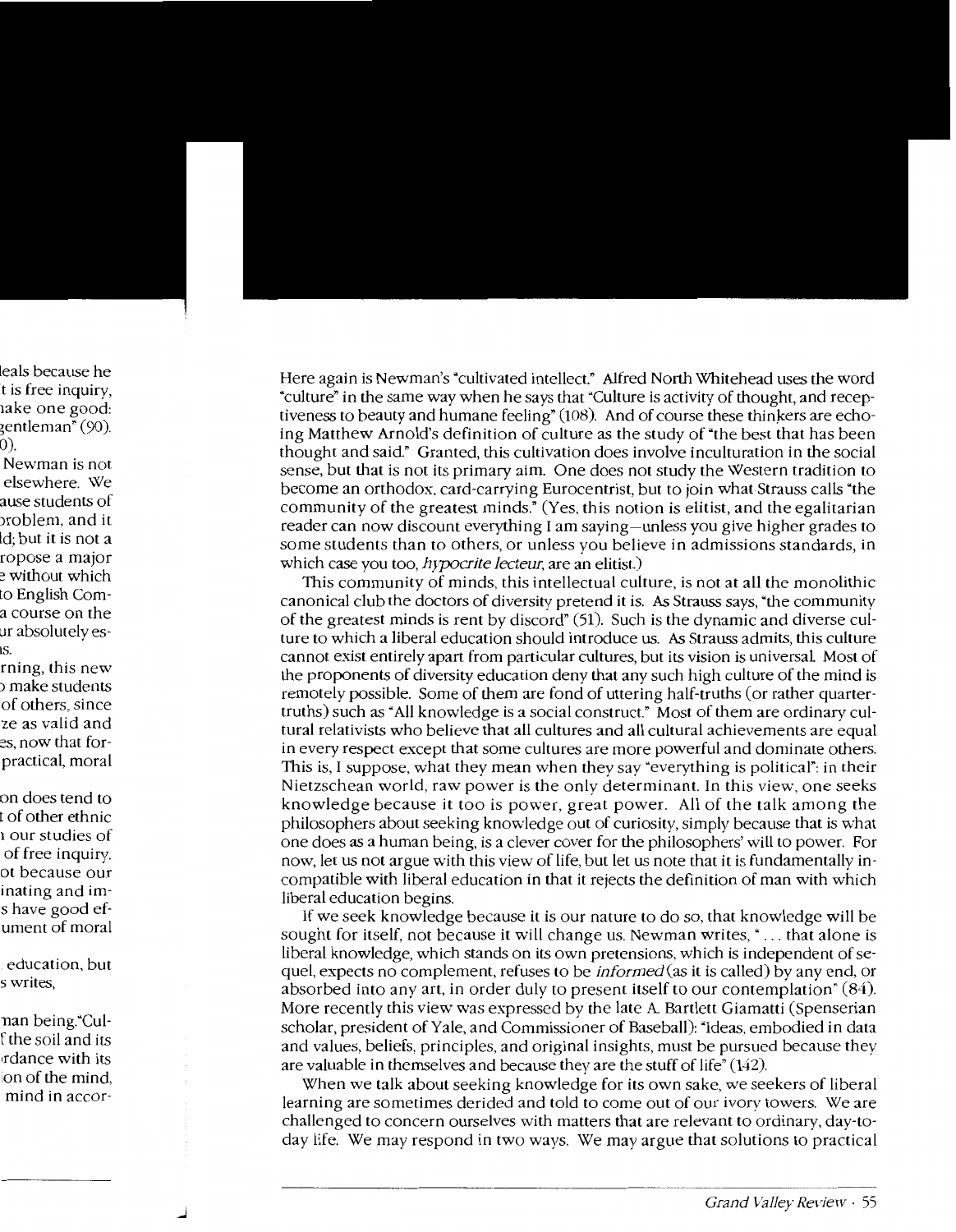problems often result from our contemplations, as they do in fact. We might even go so far as to say that when we attempt to solve a problem directly we are usually less successful than when we allow the solutions to arise from the pursuit of knowledge. I remember the reaction of one of my biology professors when, in the early 1970s, money began to be taken from primary biological research and put into cancer research. He angrily maintained that cures would come faster through basic research than through applied research. Similarly, genuine respect between people of different races is more likely to come from liberal education than from training in liberal doctrine. The other answer we can give to our pragmatic compatriots, however, is that whether it gets results or not we must engage in free inquiry and teach our students to do the same, because to do so is to become more fully human, and that is a good in itself. The "liberal" in liberal education means this, and only this: free inquiry which seeks knowledge for its own sake. A diversity course aimed at producing right thinking and right action in our students does not seek to foster free inquiry and does not belong in a liberal arts curriculum.

Part of the problem with the doctors of diversity is that many of them do not believe an individual human being has any intrinsic value, for they are accustomed to thinking of people as statistics or as producers or consumers or members of victimized groups. This way of thinking leads to much curricular change because a curriculum change can presumably change whole groups of people and eventually change society. The professors of liberal learning, on the other hand, delight in the growth of each student's mind. Newman aims to foster in students a "philosophical habit" (not to be confused with the currently fashionable "critical thinking," which one sometimes also sees turned into the verb "to criticallv think"). Russell Kirk argues that the purpose of a liberal education is "to order' the human soul" (80). Donald Levine proposes that even martial arts can be taught in a liberal manner if they are learned "for the sake of perfecting oneself as a human being and for acquiring a kind of culture that is intrinsically valuable" (150). There is that notion of intrinsically valuable culture again. "Multiculturalists," who do not really believe in such a thing, wish to create a forum in which various "disempowered" cultures can show that they are just as good as the "empowered" one. They deny that there is any one intellectual culture we all can share. They deny that liberal education exists, as they deny that human nature exists.

The proposal before us now at Grand Valley State University is the best of its type that I know of. What is so good about it is that it carefully spells out what diversity education should not be. According to our committee's recommendation, it should not be relativistic, deconstructive, remedial, or expiatory. It should not indoctrinate our students but should allow them to "think critically" about an important social issue. These are all the warnings the guardians of liberal education have been sounding, and we must feel grateful to have had our concerns acknowledged more clearly than they have been elsewhere.

It will seem, then, ungrateful and uncompromising if we criticize the proposal, but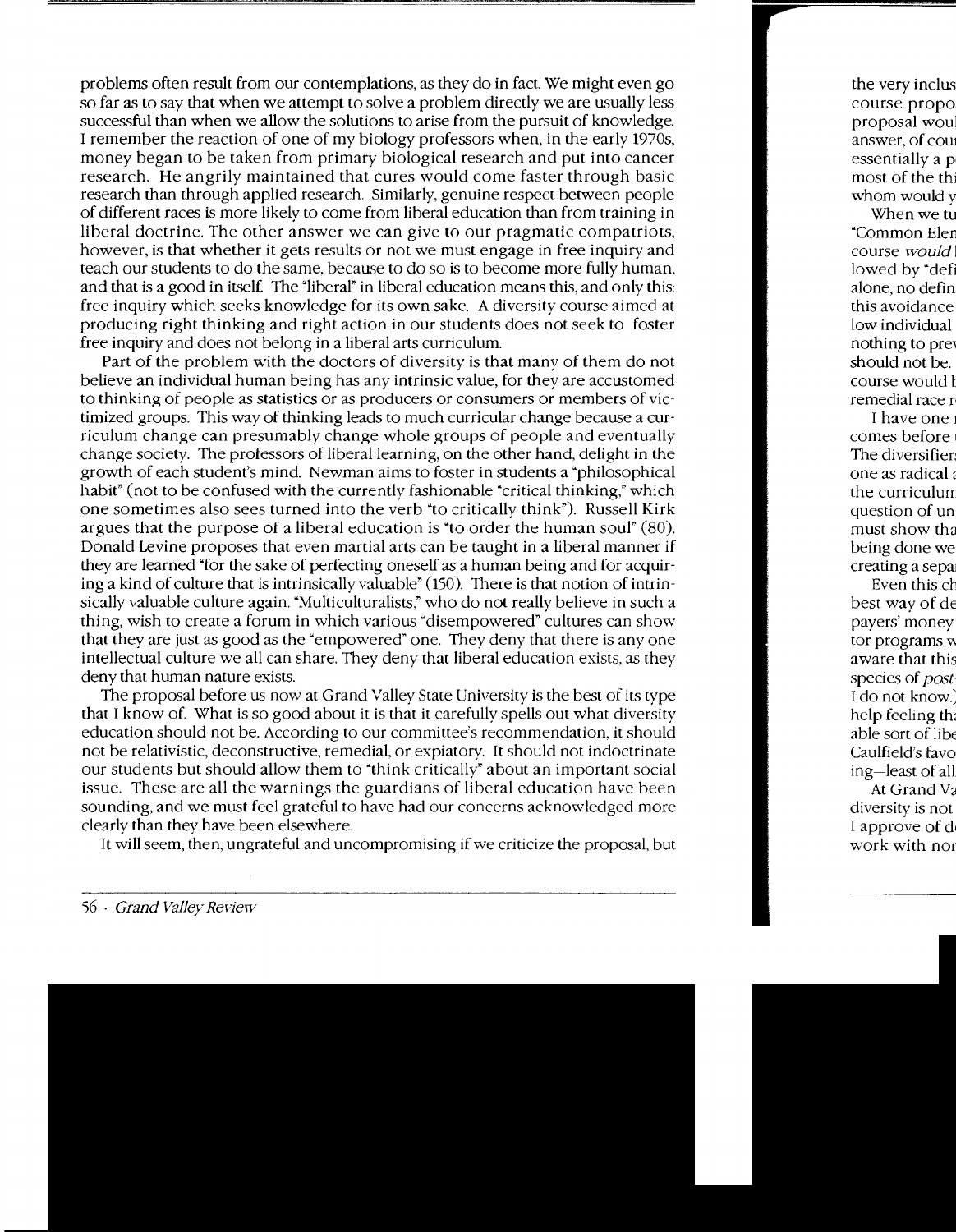the very inclusion of all these caveats leaves us wondering. When did you last see a course proposal which began with so many warnings? What sort of a course proposal would need to define so carefully what the course should not do? The answer, of course, is that the course needs so many negative definitions because it is essentially a politically motivated course which would invite abuse and become most of the things the proposal tells us it is not to be. A final rhetorical question: whom would you trust to teach such a course?

When we turn from the negative definitions to the positive ones, the "Aims" and "Common Elements," we find that the proposal is much less able to define what the course *would* be. The first principle is "openness." and even though it is duly followed by "definiteness," the terms are so abstract that we are left with openness alone, no definition. The committee's decision not to attach a sample syllabus makes this avoidance of definition yet more obvious. Such an open description would allow individual instructors to do virtually whatever they wanted with the course. with nothing to prevent their turning it into all the things the recommendation has said it should not be. The only part of the proposal which really gives an idea of what the course would be is the bibliography. and it is clearly a bibliography for a course in remedial race relations and Europhobia.

I have one more criticism of the rationale given by our proposal-one which comes before the others. one I and others have made before. only to be ignored. The diversifiers have failed to show two things essential to any proposal, especially one as radical as this. First. they must show that there is a significant problem with the curriculum as it stands. Are we in fact failing to deal with either the abstract question of unity-in-diversity or the practical issue of race relations' Second. they must show that their plan is the best way of addressing the problem. If it is not being done well within the curriculum, could it be. and would that not be better than creating a separate course?

Even this challenge begs a fundamental question: Is any curricular solution the best way of dealing with the specific problem of race relations? Would the taxpayers' money not be spent more effectively on recruitment. scholarship. and mentor programs which help non-white students succeed and become integrated? (I am aware that this suggestion is redefined by some as "blaming the victim." By what species of *post-novum organum* anti-logic "helping" can be translated into "blaming." I do not know.) It seems to me that this last should be our first solution. and I cannot help feeling that the doctrinaire approach of curriculum revision reflects a comfortable sort of liberalism which prefers preaching to action. As I think about it, Holden Caulfield's favorite word comes to mind: phony. Smug, empty gestures change nothing-least of all, minds.

At Grand Valley State there is a general tacit agreement that a separate course in diversity is not a very creative idea. "But," people are saying, "we must do *something"*  I approve of doing something. I want to challenge my colleagues, and myself. to work with non-white students, preferably beginning while they are still in high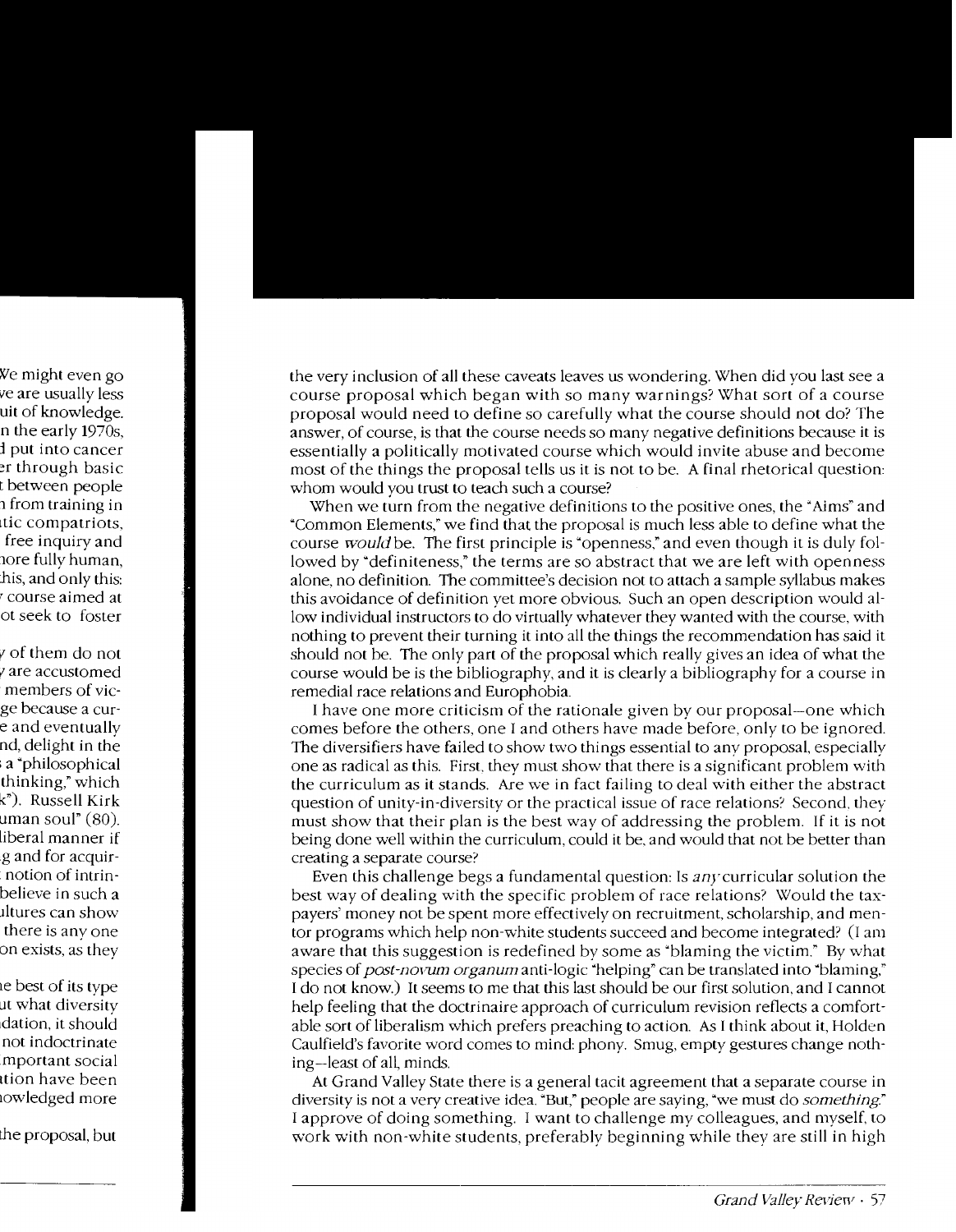school. Our university, for example, might adopt one of the Grand Rapids inner city high schools and establish some type of college prep program there. Some such programs have already begun, and they seem an excellent way of recruiting lowerclass and non-white students. Let us do something truly radical, not make an expiatory curricular sacrifice.

If we want curricular change that will really change people, let us increase the requirements for the types of courses that changed many of us when we first discovered the astonishing unity-in-diversity of a liberal education. Require world history, American history, foreign language, geography, political science, anthropology, American literature. art historv, and music historv.

As an example of how ivory-tower education leads to appreciation of otherness, I would like to recall how learning the Spanish language led me to a love of things Spanish and Hispanic, whether it was the art of El Greco or salsa of my own making or the Mexican-American family I worked with on the all-night shift cleaning up the meat-packing plant back in Wyoming. My once-impressive command of the language led me eventually to a party with several Venezuelans and Columbians in Mallorca-a night of listening to Columbian writers Gabriel Garcia Marquez and Plinio Mendoza, who went on for hours about the revolutions of their vouth and the artistic creations of their maturity. Given my experiences, I am taken aback when the diversifiers claim that our foreign language classes do not give students any real understanding of foreign cultures. Certainly we could give them more immediate experiences of foreign culture than language study gives, but there would never be any real depth to those experiences. A liberal education gives students the linguistic equipment that makes genuine inter-cultural experience possible.

If we try to use academic courses to address directly the social and political problems of our time, we will inevitably fail because we will be abandoning our charge. Liberal education is most radical in its effects on the mind when it is least practical and relevant. A direct connection to practical concerns is the death of free inquiry and will produce only anger and conformity, not *metanoia.* 

At a faculty forum in November, proponents again ignored these arguments. It seems to be sufficient, in the minds of the diversifiers, to point out that the proportion of non-whites in our nation is increasing; ergo, we must have this course. Again, there seems to be some new system of logic at work here. Such assertions tend to be followed by platitudes. At our forum someone said, "If we fail to plan, we are planning to fail." Reasoning aside, this common assertion makes it clear that diversity education is intended to respond to a practical social reality. Whatever knowledge might be discovered in Diversity 101, it would not be sought for its own sake.

At our faculty forum, several supporters of the proposal made explicit their intention of having the course take on the very expiatory, remedial role the proposal ruled out. They also wanted to make sure that all victimized groups would be represented. One professor was concerned that "gender" issues had not been included in the course design. Another reminded us that no course in "multicul